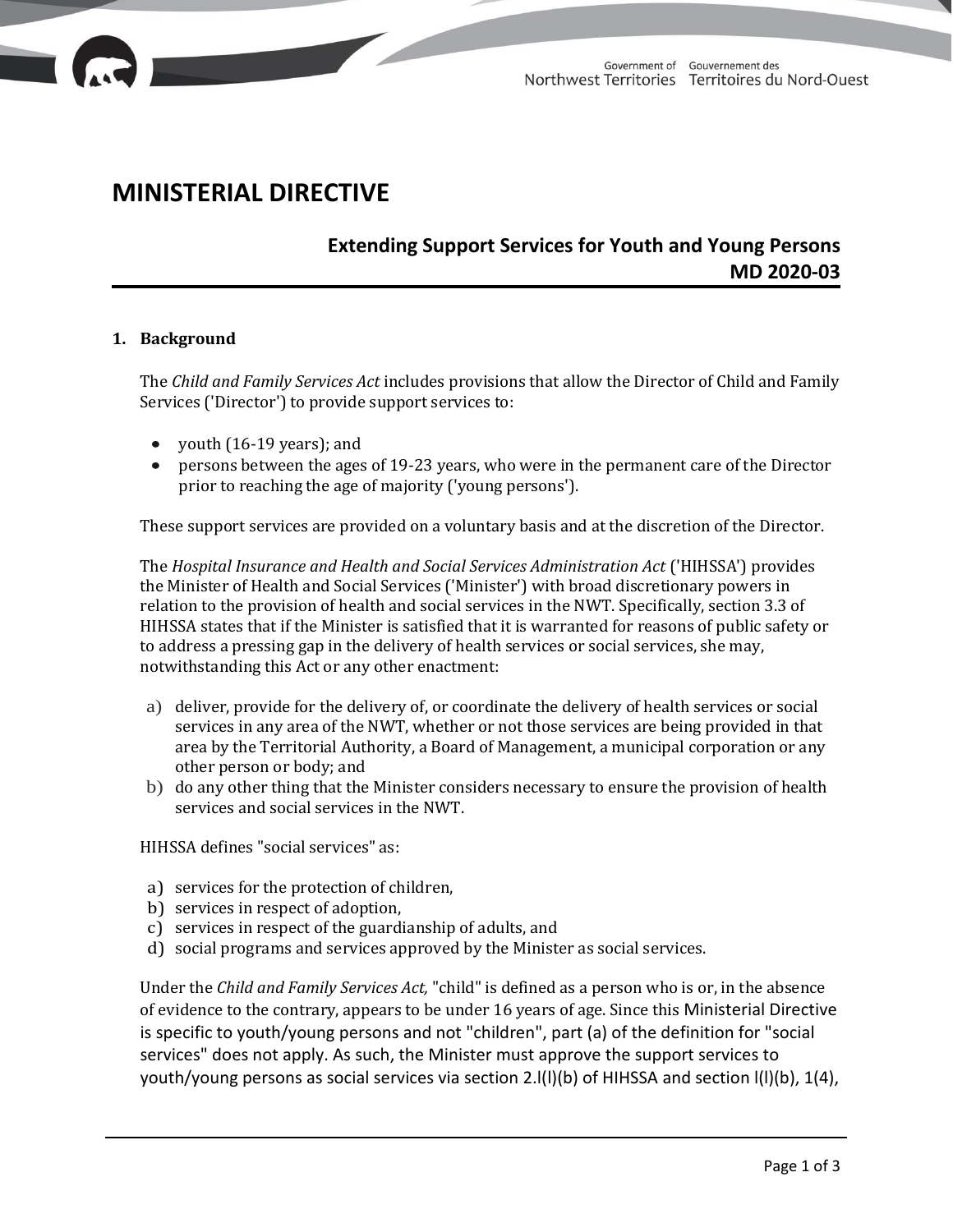and 1(6) of the General Administration Regulations in order to comply with part (d) of the "social services" definition.

The decision to extend support services to youth was initiated by correspondence from Indigenous Services Canada, who advised delivery partners that eligible maintenance costs to First Nations child and family services agencies who provide services to youth who would ordinarily be aging out of care between March 9th - September 30th, 2020 would be covered.

The Government of the Northwest Territories' Department of Health and Social Services will be extending this timeline to March  $31<sup>st</sup>$ , 2021 to allow for the continuation of these services to NWT youth and young persons during the ongoing COVID-19 pandemic. While Indigenous Services Canada focused on extending services to First Nations child and family services agencies, the Director has and will continue to extend support services to youth/young persons who would ordinarily age out of care regardless of cultural background.

This Ministerial Directive rescinds Ministerial Directive 2020-02: Extending Support Services for Youth and Young Persons.

### **2. Purpose**

The Minister is satisfied that youths and persons between the ages of 19-23 years who were in the permanent care of the Director are acutely vulnerable in the face of the COVID-19 pandemic. This vulnerability warrants the exercise of the powers established under section 3.3 of HIHSSA for a reason of public safety.

As such, the Minister, in accordance with section 3.3 of HIHSSA and notwithstanding the *Child and Family Services Act:*

- 1. extends the provision of voluntary services to youths between the ages of 16-19 under section 6 of the *Child and Family Services Act,* so that youths who will attain; or who have attained, the age of 19 can continue to receive voluntary services; and
- 2. extends the provision of extended support services to persons between the ages of 19-23 who were in the permanent care of the Director under sections 6.2 and 6.3 of the *Child and Family services Act,* so that persons who were in the permanent care of the Director and who will attain, or who have already attained, the age of 23 can continue to receive extended services.

These services apply to youth/young persons who would have, or who already have, ordinarily aged out of care as of March 9th, 2020.

These support services may be extended until March 31st, 2021 or until the expiry of the COVID-19 public health emergency as ordered by the Minister under the *Public Health Act,*  whichever date is the latter.